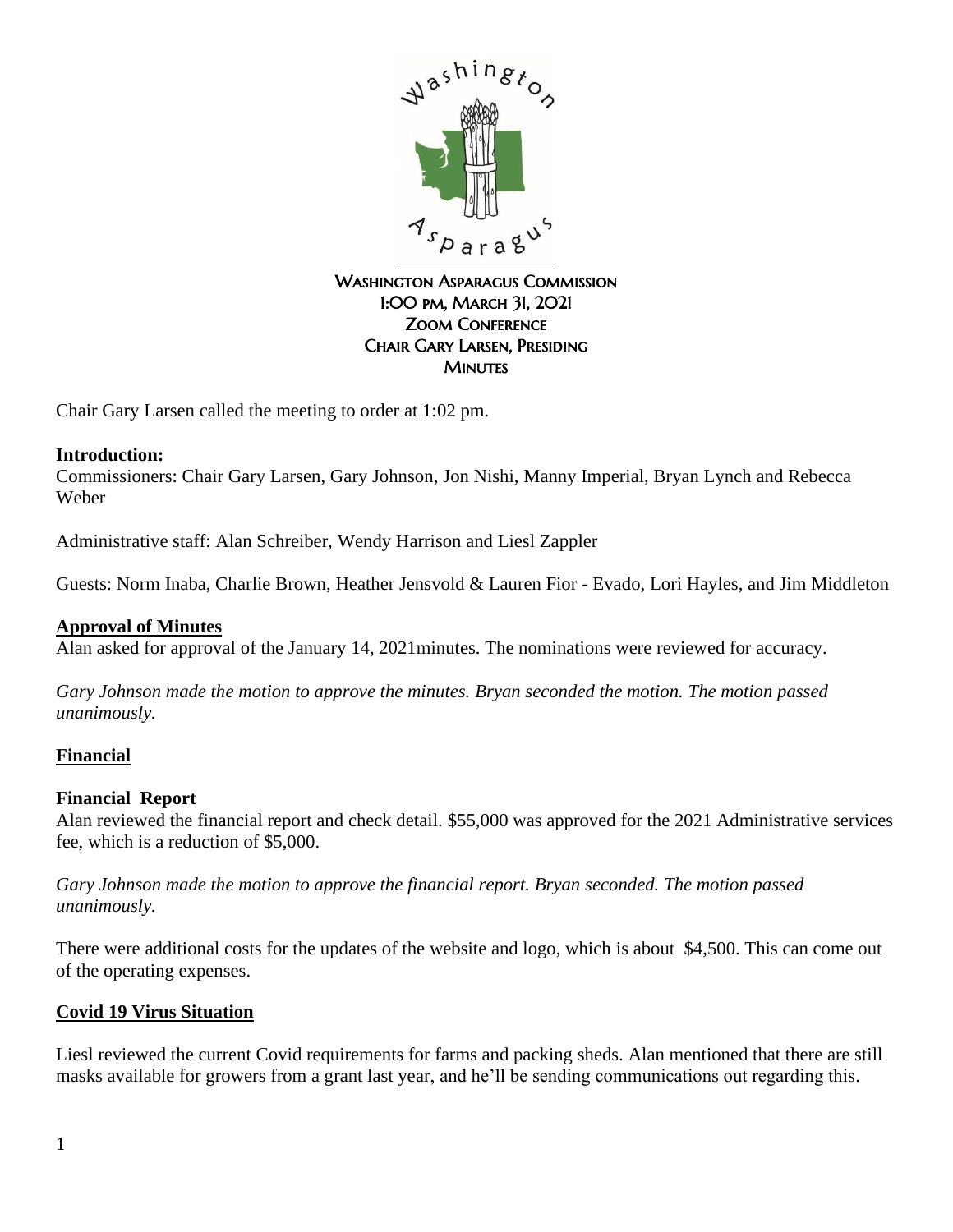## **Committee Reports**

# **Marketing/Education**

## **Evado report**

Heather gave an update on their efforts. They've partnered with Kroger for a 2 week ad, May 1<sup>st</sup> - 15<sup>th</sup>, on their shopping app for \$8,000, with the hope of reaching \$16,000 - \$40,000 in sales. This will cover all Fred Myer and QFC stores in WA and OR. The new logo will be in three ads in WA which will also feature grower profiles that may be used for in-store promotions in eastern WA. Safeway will run ads for Mother's Day and from May 9<sup>th</sup> to the 22<sup>nd</sup>. A social media ad will run for three weeks on Facebook and Instagram for WA, OR and the east coast. Rosauers in Spokane will have ads, promotions and recipe cards. The website should be ready next week. Gourmet is the provider for Kroeger. Evado will do outreach for April 21<sup>st</sup> as WA asparagus becomes available.

## **Local promotions**

The Middleton's are negotiating with the Benton-Franklin Health Dept. over how and whether to have the Asparagus Festival. They may wait to have the festival until June. The WAC will participate if it follows state guidelines. There is no Asparagus-Beef Day at the Capital this year.

## **Research**

## **Field research plan for 2021**

Alan gave an overview of the fertility and variety trials and the Geiger Lund harvester. They hope to have the harvester available to other growers if it's successful in our initial trials.

### **Trade/Legislative**

### **Federal Issues/National Asparagus Council**

The CA Commission was closed, and it was part of the formation of the National Asparagus Council with WA and MI. Now WA and MI will run it. The Executive Director of WA is the Chair, the Executive Director of MI is the Vice- Chair, the Chair of WA is the Treasurer, and the Chair of MI is the Secretary. John Bakker of MI is retiring at the end of June.

The International Trade Commission conducted a 201 investigation to see if the blueberry industry was suffering negative impacts from imports but there was a finding of no impact. Alan and John Bakker had been hopeful for a similar case for asparagus if there was a finding for the domestic blueberry industry.

### **State Issues**

### **Report on 2021 State Legislative**

Charlie Brown gave an overview on the overtime legislation. He encouraged farm workers to send their messages to the legislators. He recommended that growers document their use of overtime.

### **Report on Michigan/Mexican asparagus industries**

Gary Larsen had spoken with Jim House and gave an update on Mexico and Peru asparagus industries. Mexico is finishing their season by the end of April. Peru will be increasing at the same time and will take the east coast markets. MI also ships to the east, leaving the rest to WA. Total volume in WA will be down due to acres taken out last year. A few growers in Caborka will try to harvest until the end of April, Baja will start mid- April.